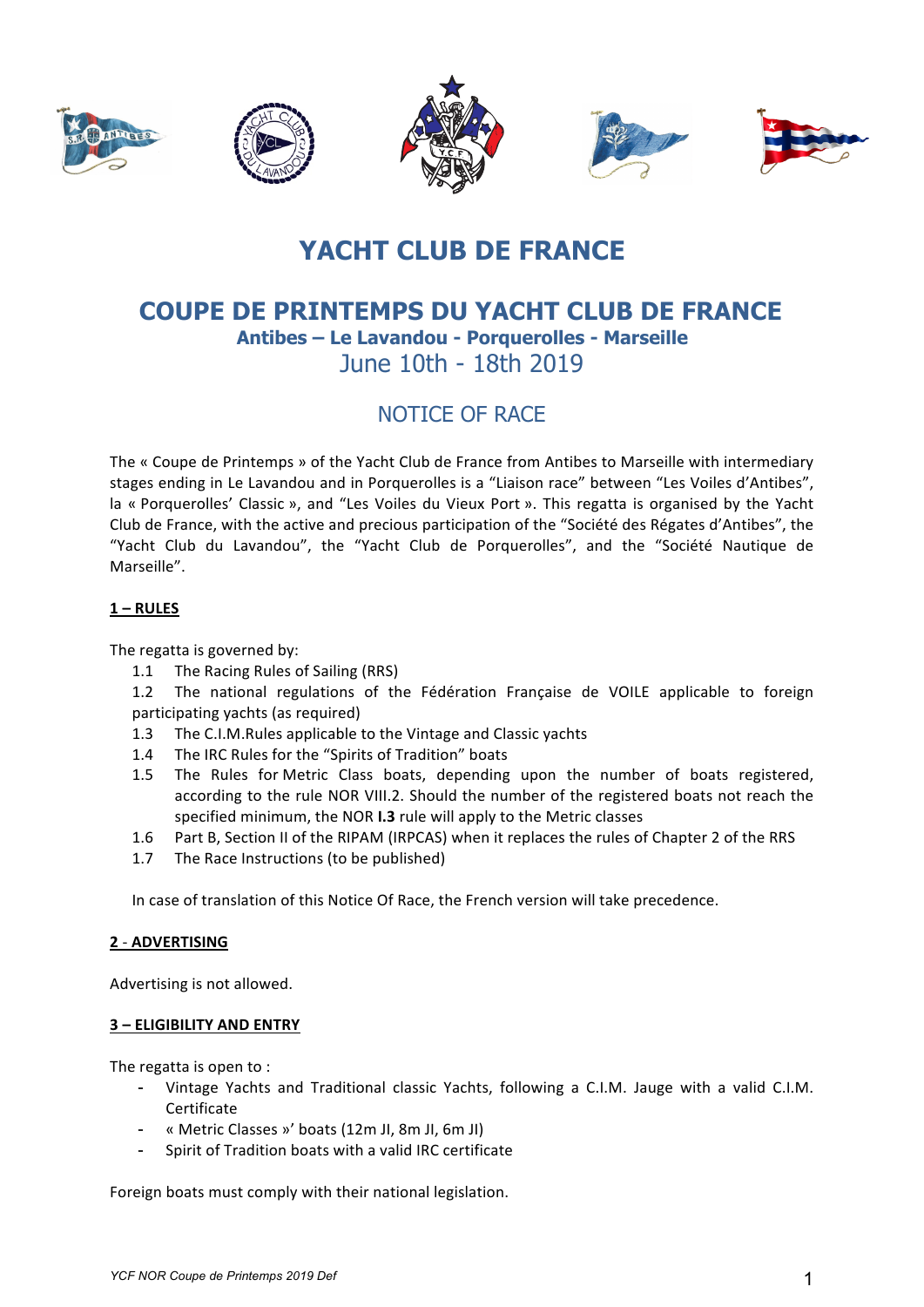Entries will only be considered as Final when accompanied by:

- the required fees
- the copy of the 2019 Jauge measurement Certificate
- the valid insurance certificate for the race
- the complete crew list.

Crew members (competitors or participants) of French citizenship or French residents MUST have a licence with the Fédération Française de Voile (FFVoile), and shall present it at registration along with its attached medical stamp, OR accompanied with a medical certificate (dated less than one year) certifying the absence of any medical objection to participate in sailing competition; Minors shall present a parental authorization.

Foreign competitors (crew member or participant) who do NOT have an FFVoile licence shall present at registration:

- a supporting document justifying their membership to an ISAF Member national authority
- parental authorization for the minors  $\sim$

NO medical doctor will be available to provide a medical certificate, neither during registration nor before the race.

### 4 - ENTRY FEES

The regatta is comprised of THREE races:

- From Antibes to Le Lavandou
- From Le Lavandou to Porquerolles
- From Porquerolles to Marseille

Each race is "stand alone", i.e. one may register for one, two or the three stages. The registration fees will be identical for one, two or the three stages (see below).

The required registration fees are as follows:

- For boats w C.I.M. LT / IRC LOA < 15 m: 60 euros
- For boats w C.I.M. LT / IRC LOA  $\geq$  15m: 100 euros

The registration fees include:

- Mooring in the Vauban Marina in Antibes from June  $9<sup>th</sup>$ , 20:00 for the night preceding the Start of the first race
- Mooring in the Le Lavandou Marina between June  $10^{th}$  upon arrival and June  $12^{th}$ , until the warning signal AT THE LATEST
- Mooring in the Marina of Porquerolles until June 13<sup>th</sup> 12:00/Noon (UNLESS the competitor is registered for the "Porquerolles' Classic" and under the conditions of the corresponding notice of race, until Monday June 17<sup>th</sup>; See below § 10 « Hosting in Ports
- Mooring in the "Vieux-Port de Marseille » until Wednesday June 19<sup>th</sup> 12:00/ Noon (UNLESS the competitor is registered at the "Voiles du Vieux-Port 2019" and under the conditions of the corresponding notice of race; See below § 10 « Hosting in Ports ».

## 5-SCHEDULE

#### $5.1 -$  Registration

Participants may opt to pre-register by returning the entry form no later than June 5<sup>th</sup> 2019, to the following address:

> Yacht Club de France - 41 avenue Foch 75116 Paris - ycf@ycf-club.fr Phone nr: +33 147 04 10 00

## 5.2 – Confirmation

Registrations will be confirmed in Antibes, in the village of the "Voiles d'Antibes", at the following dates and times:

- Saturday, June 8<sup>th</sup> from 09:00 to 11:00 and from 16:00 to 19:00
- Sunday, June 9<sup>th</sup> from 09:00 to 11:00 and from 16:00 to 19:00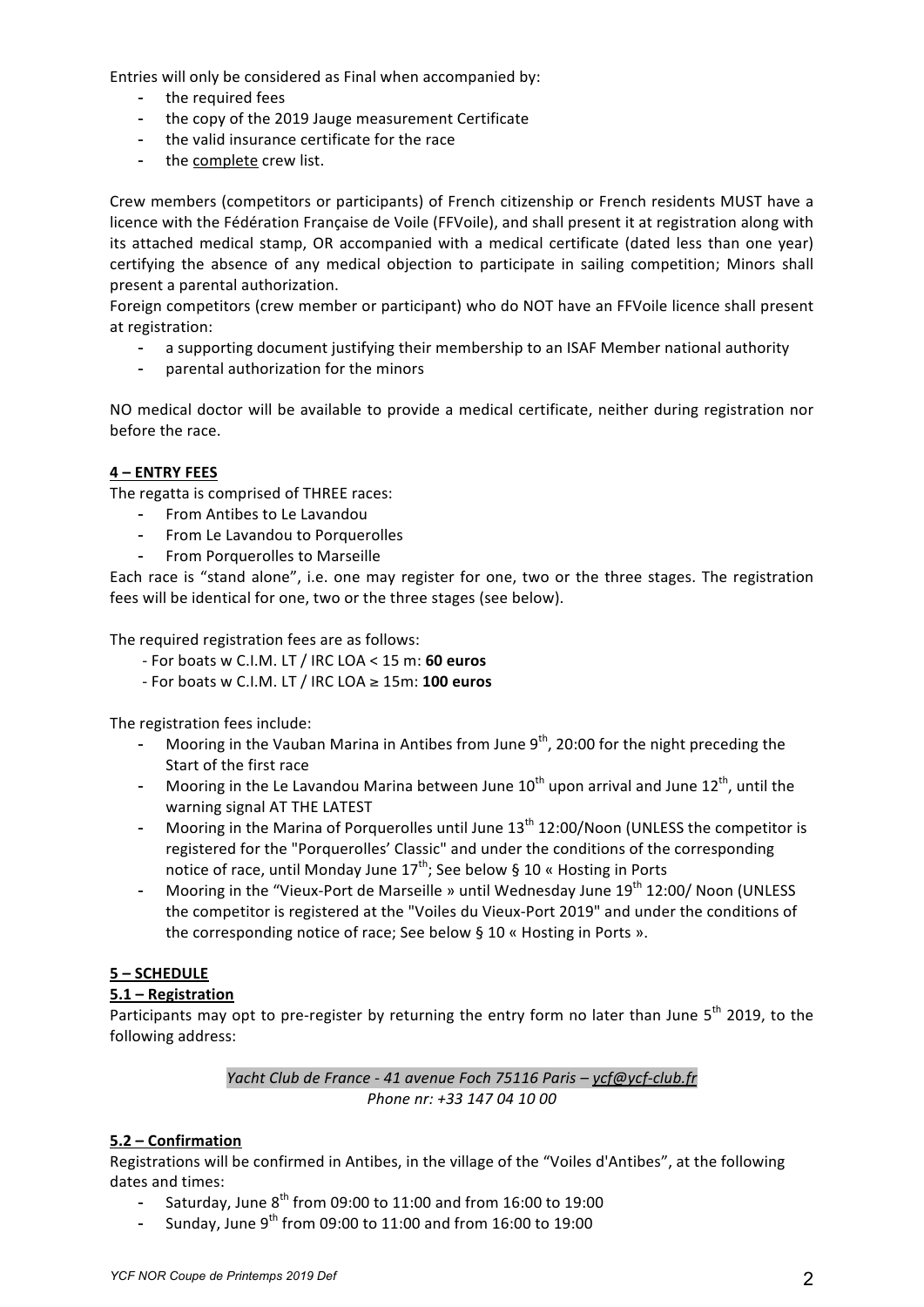No registration will be accepted after 19:00 on Sunday, June 9<sup>th</sup> 2019.

A MANDATORY briefing for all the Skippers will take place on Monday, June  $10^{th}$  at 09:00 in Antibes. The exact location will be specified on the official notice board.

Boats participating only in the second or in the third regattas will be registered in Le Lavandou or in Porquerolles.

A MANDATORY briefing for the skippers will take place respectively on :

- Wednesday, June  $12^{th}$  at 15:00 in Le Lavandou
- Monday, June  $17<sup>th</sup>$  at 09h30 in Porquerolles

The exact locations will be specified on the official notice board.

Boats will be identified by a class pennant which will be provided AFTER the mandatory briefing of the Skippers.

The pennant should be positioned visibly. A boat that cannot be properly identified will not be ranked.

The final Crew List may be handed over UNTIL the reception of the pennant AT THE LATEST. In Antibes, the reception of the Pennant will constitute the official "Sign-Off" for the event.

In Le Lavandou and in Porquerolles, the Skippers shall sign themselves off AFTER the mandatory Briefing; Skippers who did not yet receive their pennant will be able to do so after the Briefing.

The sign-off will close at the warning signal at the latest.

#### **5.3 H RACES**

3 races are scheduled: Race 1: Antibes – Le Lavandou : Monday, June  $10^{th}$ : 1st warning signal at 11:00

In case of bad weather, the Organization may delay the warning signal at the latest until Monday, June 10<sup>th</sup>, 2018 16:00. Passed this time, the race between Antibes and Le Lavandou will be cancelled. The competitors will have to reach by their own means Le Lavandou in order to participate in the second stage of the race between Le Lavandou and Porquerolles.

#### Race 2 - Le Lavandou - Porquerolles:

Wednesday June  $12^{th} - 1^{er}$  warning signal at 17:00; the warning signal might be given earlier at 16:00 or later, up to 18:00 at the latest, depending upon the weather forecast.

Race 3 – Porquerolles-Marseille:

Monday June  $17<sup>th</sup> - 1<sup>er</sup>$  warning signal at 11:00.

Should the weather be bad, the Race Committee may postpone the Warning Signal until Monday June  $17<sup>th</sup>$  14:00 AT THE LATEST. Beyond this time limit, the stage between Porquerolles and Marseille will be cancelled.

#### **5.4 – Call in at Le Lavandou and in Porquerolles**

Call in at Le Lavandou:

- Monday, June 10<sup>th</sup>: arrival of the boats for the 1<sup>st</sup> race Antibes/Le Lavandou

- Tuesday June 11<sup>th</sup>:

- 12h00: "Aperitif" drinks at Saint Clair Beach / La Pinède
- 16h00: Optimist race for the Skippers and the Crews
- 21h00: Karaoke contest
- Wednesday June 12<sup>th</sup>:
	- 12h00:Official Cocktail Party
	- -14h00: Skippers' Briefing
	- Between 16h00 and 18h00: Start of the 2<sup>nd</sup> stage to Porquerolles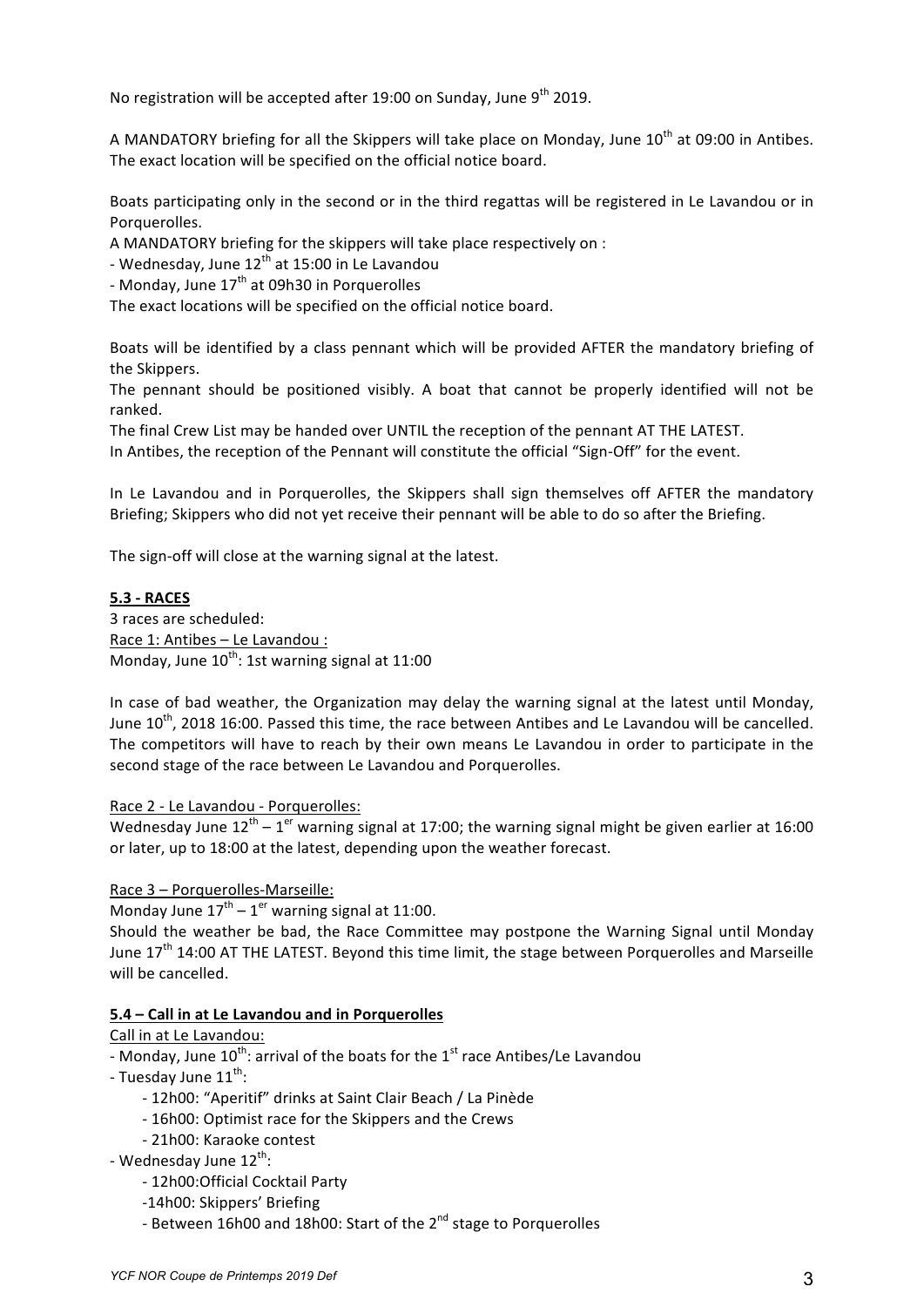Call in at Porquerolles:

- Wednesday June 12<sup>th</sup>: Participants' Welcome at the yacht Club de Porquerolles
- Thursday June  $13^{th}$ : finalization of the registration for the "Porquerolles' Classic" and possible registration for the stage "Porquerolles-Marseille" of the YCF "Coupe de Printemps" for the new participants
	- June 13<sup>th</sup> Evening: Opening Cocktail of the Porquerolles' Classic
- Friday June  $14<sup>th</sup>$  to Sunday  $16<sup>th</sup>$ : "Porquerolles' Classic" Race and Prize Awarding Ceremony https://yachtclubporquerolles.fr/regates/
- Monday June  $17<sup>th</sup>$ : Start of the third and final race to Marseille

## **6 – SAILING!INSTRUCTIONS**

The sailing instructions will be available upon confirmation of registration at the registration desk, in Antibes, Le Lavandou and Porquerolles.

## **7 – COURSES**

The courses will be specified in the Race Instructions:

Race  $1 -$  Antibes – Le Lavandou – 48 NM approx.

Race  $2 -$  Le Lavandou – Porquerolles – 13 NM approx.

Race  $3$  – Porquerolles – Marseille : 50 NM approx. .

### **8 –!PENALTIES**

A violation to the RRS may, upon investigation, be sanctioned with a penalty of up to 10% of the number of registered boats.

### **9 – RANKING**

9.1: Depending upon weather conditions, the Race Committee reserves itself the right not to give the start for some or all the Ranking Groups.

9.2: The rankings will be established as follows:

- Compensated time:
	- Time over distance for the yachts with a C.I.M. jauge
	- Time over distance for the yachts with an IRC jauge

The compensated time of the yachts "Esprit de tradition" will be calculated according to their IRC certificate by assigning them an APM ("Allégeance par mile"/Allowance per Mile) equivalent to the BSF-516.30 (new recommendation of the AFYT).

- Real time for metrics' jauge boats

The minimum number of entries is THREE yachts for opening a Ranking by class.

The Organization will dispatch the boats in different ranking groups in accordance with the Article 17 of the C.I.M. Rules after the closure of the registrations.

The ranking groups, classes and provisional groups of boats will be posted on the official table of Voiles d'Antibes no later than Monday, June  $10^{th}$  at 9:30 a.m.

9.3: In order to validate the regatta, validating ONE race will suffice.

9.4: A specific ranking will be established for EACH Race.

9.5: The Overall Ranking will be established by adding the points received for the three races. A boat which did not participate in a stage will be considered as "DNS". A temporary ranking will be established and posted after each stage; it will include ALL the boats, whether they participate in all the stages or not.

The specific rankings and the Overall ranking will be calculated and managed by the Société des Régates d'Antibes. It will be computed using the the FReg Software and sent by email (or any other suitable mean). The rankings will also be sent to the YCF (ycf@ycf-club.fr) who will post them on its website (http://ycf-club.fr).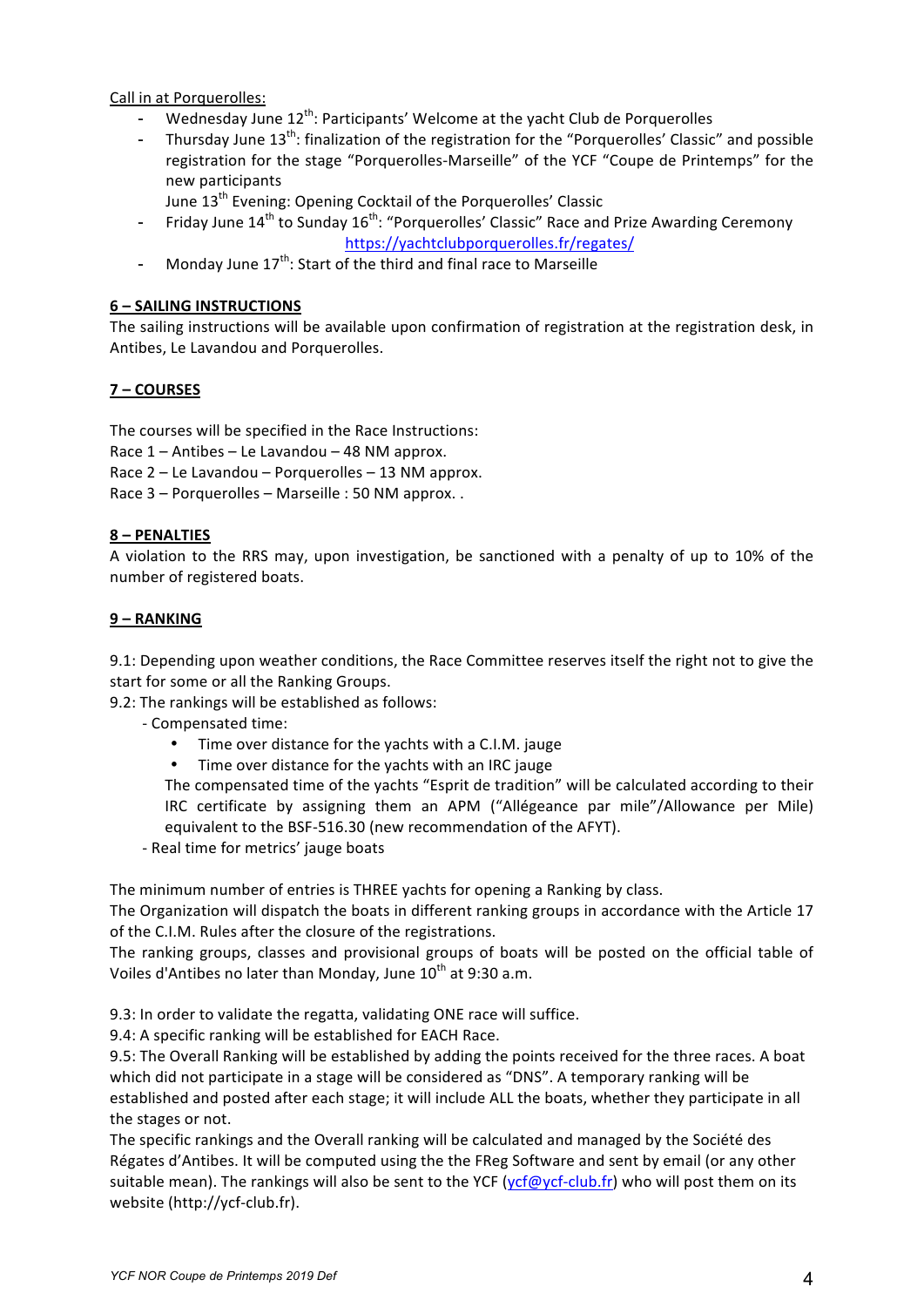#### **10 - MOORING IN HARBOURS**

10.1- The boats that will participate in the "Voiles d'Antibes" regatta will benefit from their mooring spot at the marina of Antibes the night before the first race. Boats which will not participate in this regatta must contact the authorities of the port of Antibes to obtain a place for the night before the race.

10.2- The boats that will participate in the "Coupe de Printemps" will be hosted at the port of Le Lavandou from June 9<sup>th</sup> (for the boats that will come from Marseille) until June 12<sup>th</sup>, until the warning signal of the  $2^{nd}$  race at the latest. Beyond this limit, boats that will not have started the race will be charged the mooring fees.

10.3- The boats that will participate in the "Porquerolles' Classic" race will benefit from a spot at the harbour of Porquerolles for the duration of the second stage from June  $12^{th}$  until  $17^{th}$ , and under the conditions specified in the notice of race of the "Porquerolles' Classic". Boats that are not registered must contact the authorities of the port of Porquerolles to possibly get a spot for the night.

10.4- The boats that will participate in the "Voiles du Vieux-Port" race will benefit from a spot at the marina of the "Vieux-Port" of Marseille from their arrival until June 19<sup>th</sup>, and under the conditions specified in the notice of race of the "Voiles du Vieux-Port". Boats that are not registered for this stage must contact the authorities of the port of Marseille to possibly get a mooring spot.

#### **11 – HAUL!–!OUT!RESTRICTIONS**

Boats shall not be hauled out of the water during the regatta subject to receiving a written permission from the Race Committee.

#### **12 – RADIO!COMMUNICATIONS**

Except for an emergency situation, a boat shall not transmit nor receive any voice or data transmissions that are not available to ALL boats.

#### **13 –!PRIZES**

The Prizes' Awarding Ceremony of the "Coupe de Printemps 2019" of the Yacht Club de France will take place in Marseille after the third Stage, on Tuesday June  $18<sup>th</sup>$ . The exact time and location will be posted on the Official Notices' Board.

The winners of each individual stage will also receive an award. These prizes will also be awarded in Marseille.

The Yacht Club de France will award a Prize for the Overall performance of the "Coupe de Printemps" to the first three boats of each class.

Should some boats be regrouped together according to Article 17 of the C.I.M., the first three boats of the group will receive a prize.

#### **14 - DISCLAMER OF LIABILITY**

Competitors agree to participate in the regatta entirely at their own risk. See RRS 4, Decision to race. The organizing authority will not accept any liability for material damage or personal injury or death sustained in conjunction with or prior to, during, or after the regatta.

#### **15 –!SAFETY**

The skippers undertake to comply with Article 4 of the Order of 3 May 1995 (and in particular to comply with the category of navigation corresponding to their boat equipment).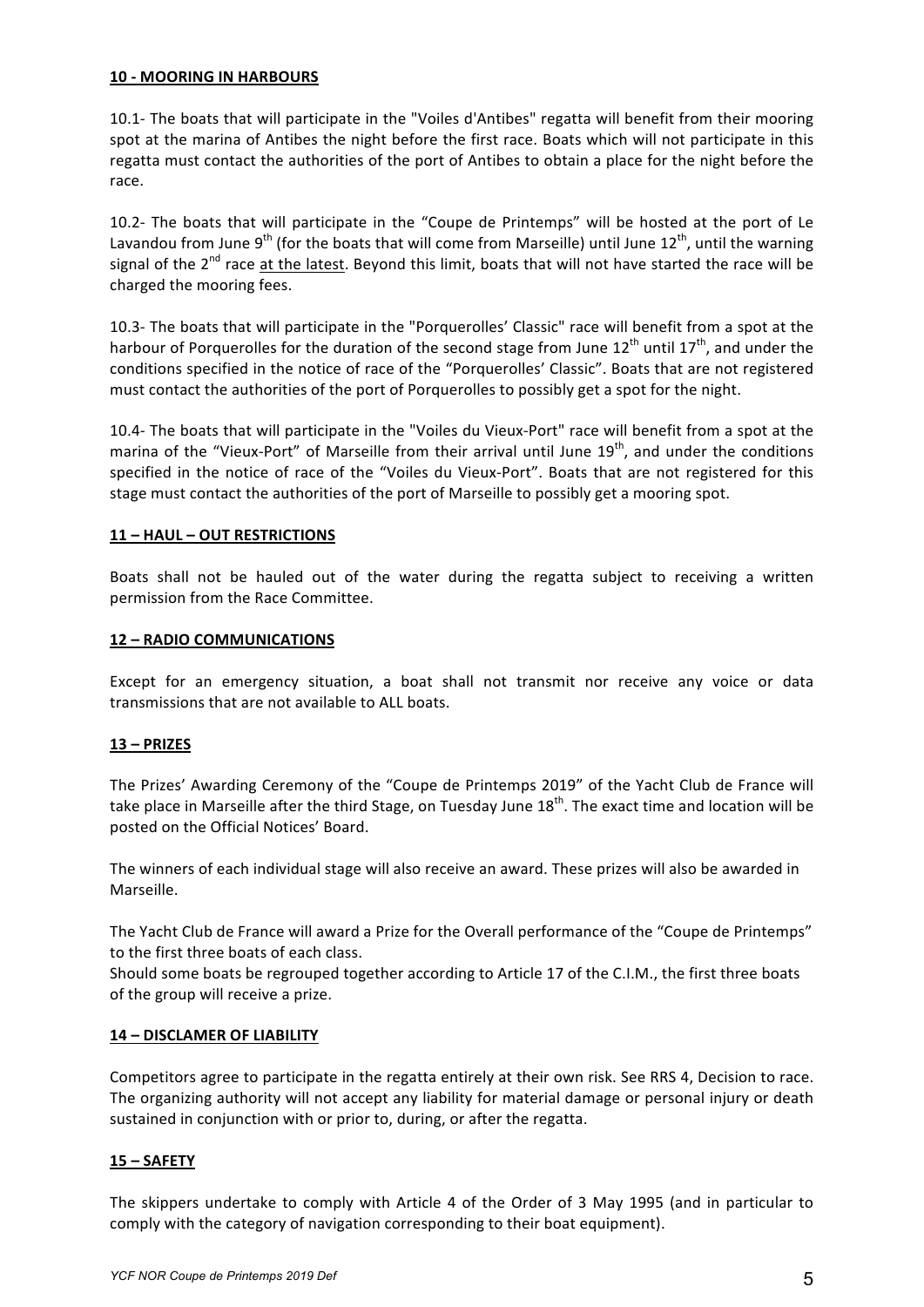"Article 4: The skipper is a captain according to maritime law: he is fully responsible of his boat and his crew. He ensures that the boat and all its necessary sailing equipment are in good condition. The crew has the knowledge and ability to handle and use it. It is the duty of the crew to refrain from starting or to gain shelter should the circumstances be such as to endanger the vessel and the crew." Regarding safety equipment, boats will have to comply with the national legislation of their flag of registration. Checks and verifications may be enforced at Start and/or at the Finish of each Stage.

#### **16 –!RESPONSIBILITY**

The responsibility of the organizer and its partners is limited to ensuring the sporting regularity of the event.

Any other liability that the organizer may accept can only be contractual and explicit. In particular:

Watch and assistance, and in particular radio watch, which the organizer could possible provide, must be considered by the competitors as optional and random, and in no case as an additional Safety service on which they can rely.

The Coupe de Printemps of the Yacht Club de France is a sporting event. Whatever the legal relationship between owner and master, only the captain officially indicated on the declaration of departure is the contact person responsible to the organization for this race.

Owners or skippers are each personally responsible for all material and human accidents which may happen to themselves or to sailboats or which they may cause to any third party or property belonging to a third party. It is their responsibility to take all the necessary insurance, whether for injuries, losses, damage or otherwise. Moreover, each participant commits himself to provide a certificate of such insurance and any exclusion and indemnity clauses to any third party with whom he / she would be brought into contact during the race or related events.

In particular, the skipper is responsible toward the Race Organizer for the subscription of all the necessary insurance policies to cover a civil liability.

This subscription must be evidenced by a written certificate provided to the Organization at the time of registration at the Coupe de Printemps at the latest.

Failing this, the skipper will not be allowed to start the race and the registration fees will not be reimbursed the Organizer.

## **17 – INSURANCE!&!LIABILITY**

Foreign competitors who do not have a FFVoile licence will have to show the possession of a valid civil liability insurance with a coverage of a minimum amount of 2 (TWO) million Euros.